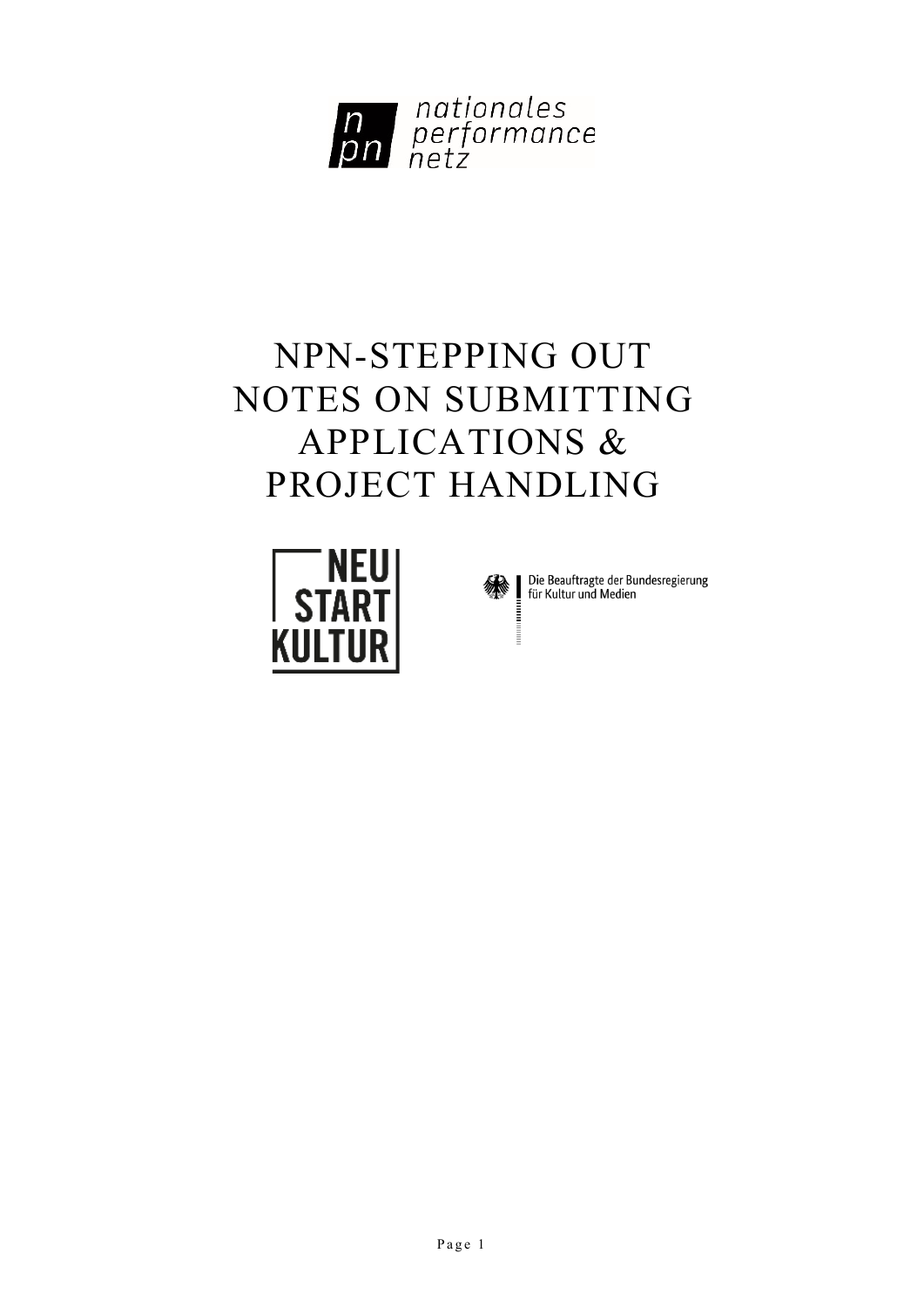# **CONTENTS**

| VIII. SUBSEQUENT CHANGES IN THE PROJECT OR FINANCING PLAN  15 |  |
|---------------------------------------------------------------|--|
|                                                               |  |
|                                                               |  |
|                                                               |  |
|                                                               |  |
|                                                               |  |
|                                                               |  |
|                                                               |  |
|                                                               |  |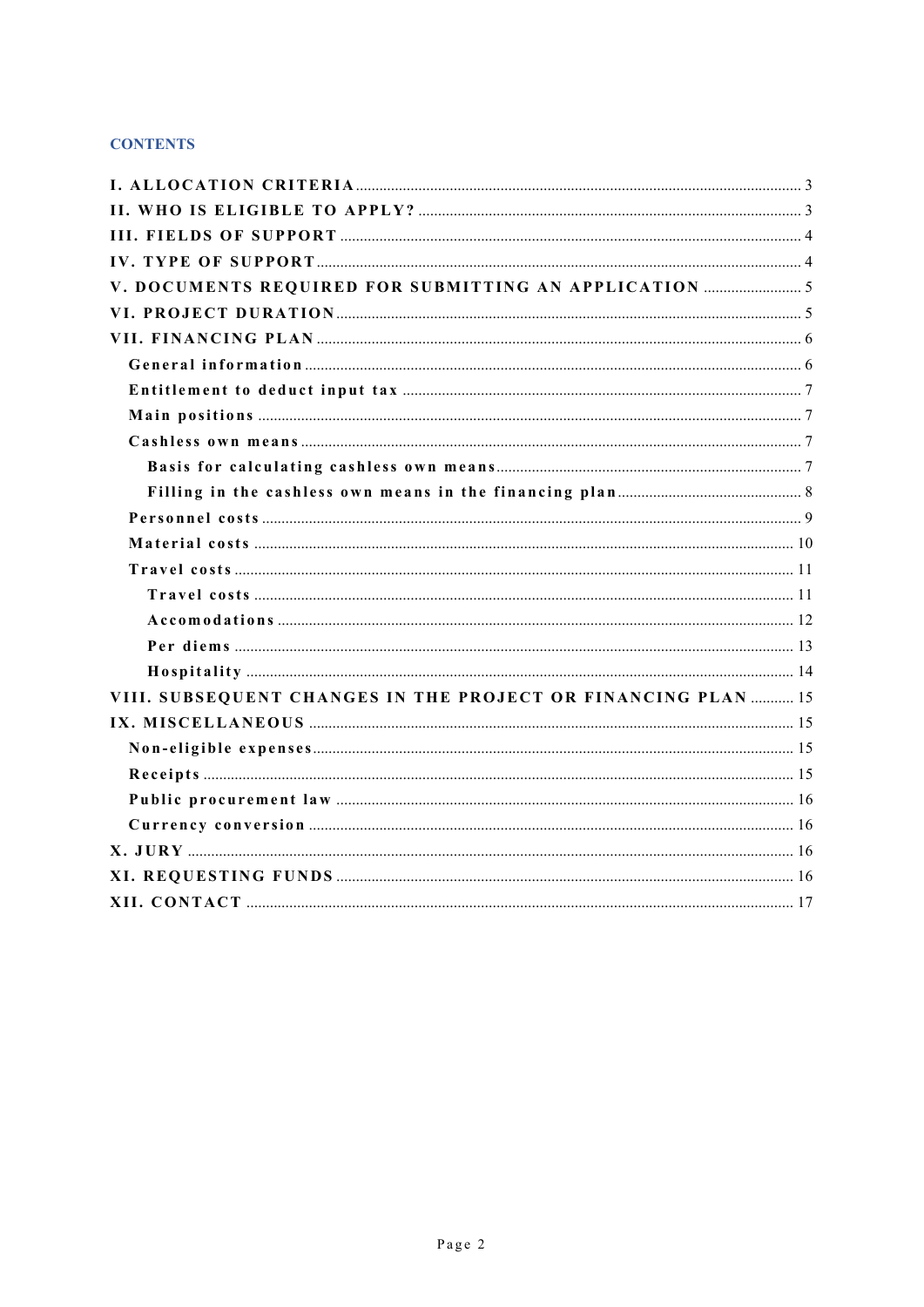# <span id="page-2-0"></span>**I. ALLOCATION CRITERIA**

## **Formal selection criteria**

- 1 . Projects in the fifth allocation can begin on 01.03.2022 at the earliest. They must be completed by 31.12.2022 at the latest.
- 2 . The applicant is responsible for counterfinancing the project at a level of 10% of the entire project volume .
- 3. The project will be essentially realized in Germany.
- 4. The applicant is a resident of Germany.

## **Detailed selection criteria**

- 1. The project can be assigned to one of four fields of support.
- 2 . The project's expected artistic quality and professionalism is recognized by the jury of experts.
- 3 . Non -theatrical, analogue, media and digital public spaces as well as newly devised or invented performative platforms and fields of action will be accessed for dance in order to expand the presentation paths for dance that have been limited by the pandemic; artistic practice and activity will be enabled once again.
- 4 . The project has a relavance beyond individual regions and/or enriches dance on offer in the respective region.

# <span id="page-2-1"></span>**II. WHO IS ELIGIBLE TO APPLY?**

Eligible to apply are individual artists, dance teachers, dance ensembles, collectives, production centers, venues, festivals, production offices and dance networks, individuals and legal entities with a residency or registered office in Germany that are not primarily supported by public funds, which means receive less than 50% of their support from public means.

The applicant is authorized to sign, can report changes in the project, do the accounting, takes over the correspondance with the administration of NPN-STEPPING OUT, etc.

When the handling of the application and the support is not intended to be performed by the grant recipient, a written and original signed power of attorney must be submitted for the representation (e.g. the production manager) with the application.

The power of attorney must include the following:

- signature authority
- power to act
- power of attorney over the project account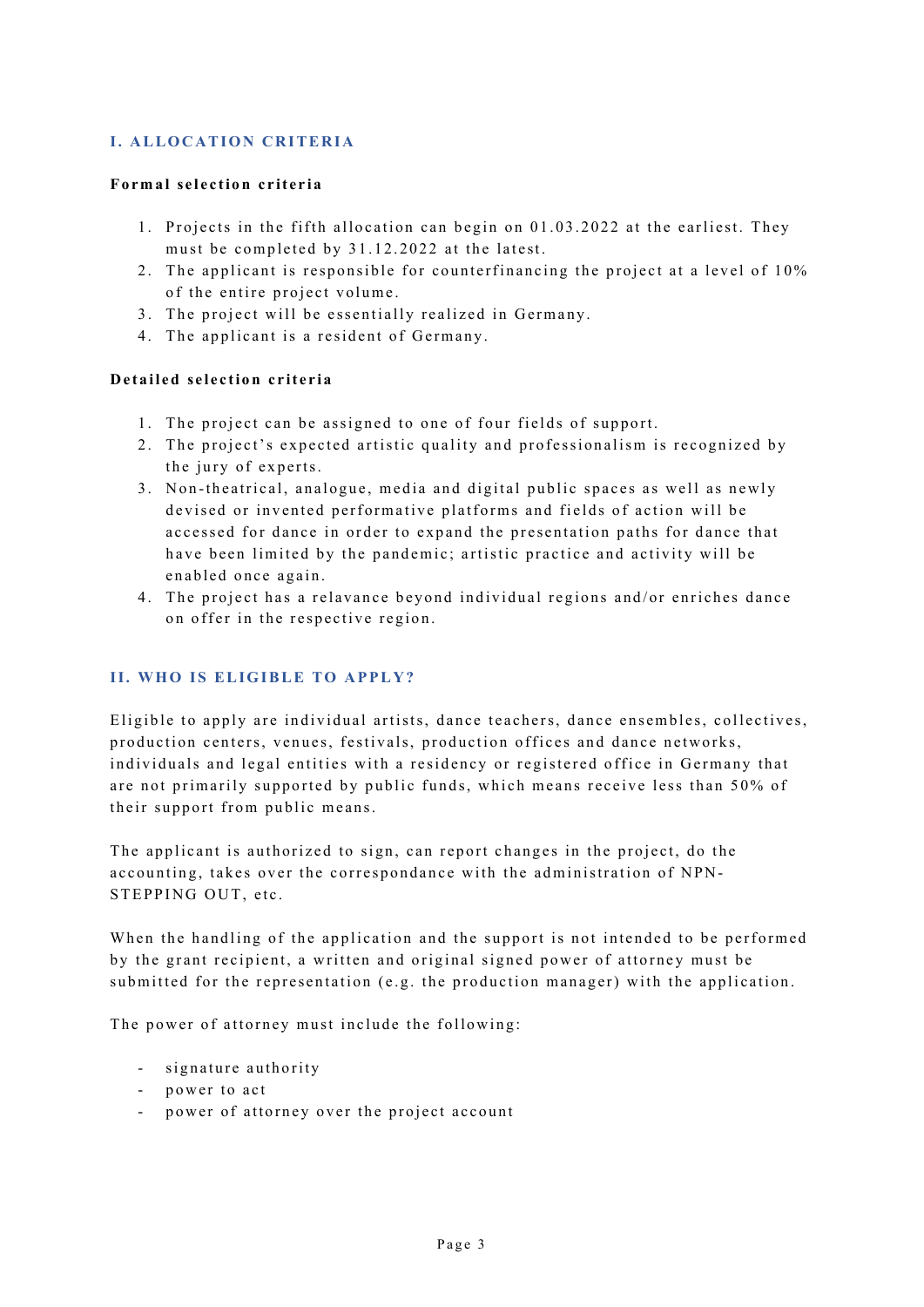The power of attorney grants the production management with signature authority; it can report project changes, do the accounting, take over the correspondance with the administration of NPN-STEPPING OUT, etc.

## <span id="page-3-0"></span>**III. FIELDS OF SUPPORT**

Projects can be supported in the following four fields of support in the context of NPN-STEPPING OUT.

## **Field of support 1**

Planning and realizing individual artistic projects that implement temporary presentation spaces (public): performative choreographic practices (e.g. performances, performative workshop concepts or similar projects) are realized in spaces such as museums, parks, parking houses, public squares, facades, etc. (while abiding by the security regulations applicable at the respective date at the location of realization). Revivals or adaptations of stage pieces for a performance in public space will also be considered here.

## **Field of support 2**

Artistic projects that explore new paths of recording, projection and distribution (public and non - public): e.g. the implementation of 360° cameras, surveillance technologies, drones, virtual reality / augmented reality technologies, public screenings, radio, film, among others. Revivals or adaptations of stage pieces for a performance in public or digital space will also be considered here .

## **Field of support 3**

Education programs, web - based seminars or similar discourse formats (public and non - public).

## **Field of support 4**

Conceptual plans for projects that are intended to be realized in an analogue, media or digital public space at a later time (non-public).

# <span id="page-3-1"></span>**IV. TYPE OF SUPPORT**

NPN-STEPPING OUT funds are granted to the responsible parties in the form of fixed -sum financing. The expenditures listed in the cost and financing plan are covered up to the level of the allocated support sum. In accordance with the BKM's grant regulations, only those expenditures can be reimbursed that are directly incurred by the project. The responsible party for the project is obligated to implement the support funds in an economical and frugal way, and only for the purpose of the project that was applied for. The support sums can only be used in proportion to any other support funds from other supporting institutions or third party/other means made available to the responsible parties.

If the total costs indicated in the financing plan after the contract is completed are reduce d, the means of financing increase or new financing is added, as a rule the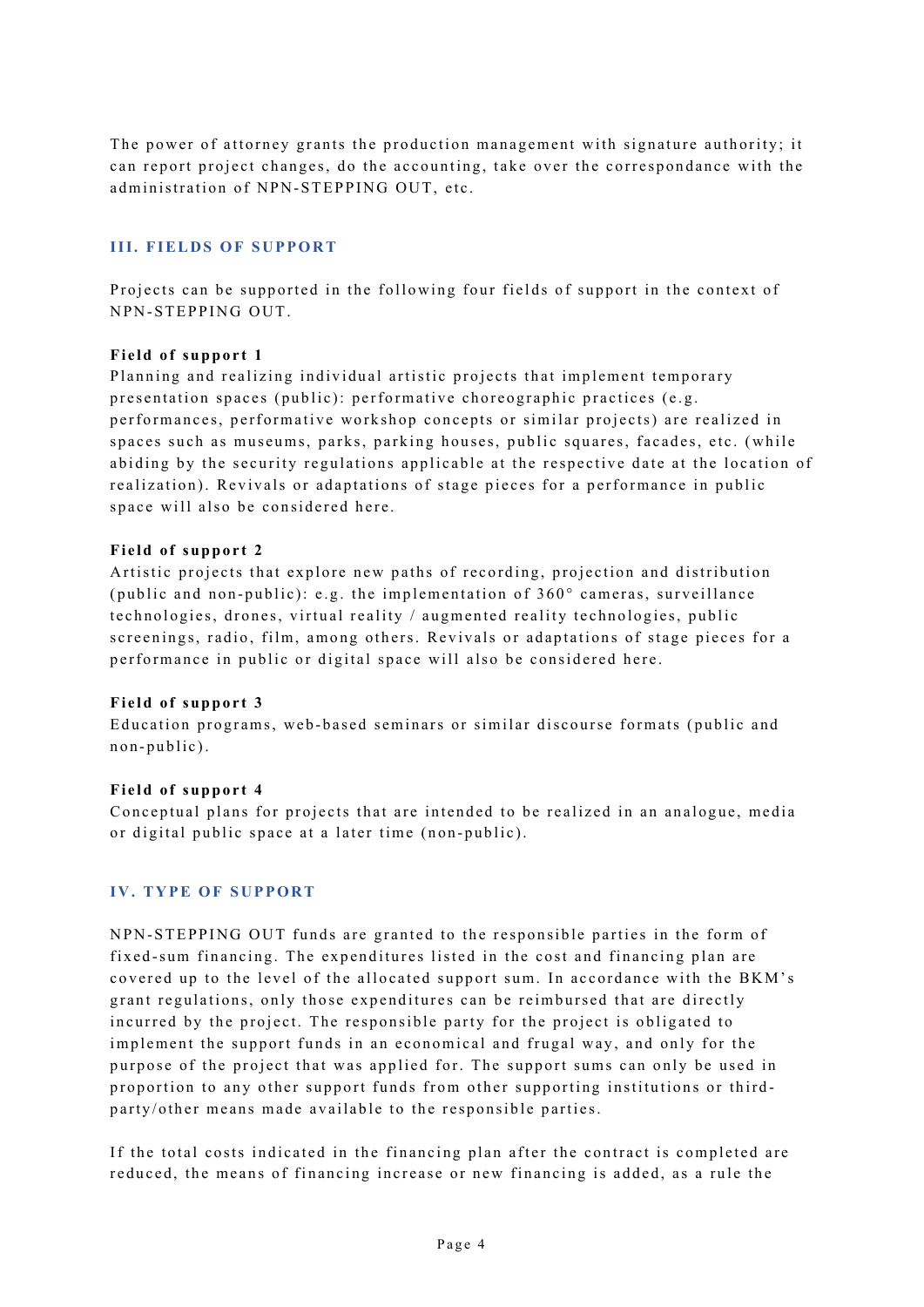level of the grant from JA remains unchanged. Own means must, however, remain at the full level that was previously calculated.

**No other benefits may be applied for that may be claimed under federal or state government assistance or funding measures to address the Covid-19 pandemic** . If, in addition to funding from this program, funding from other federal programs not related to Covid -19 is to be used for a measure, it must be ensured that the funding serves different funding purposes and they can be distinguished from one another.

## <span id="page-4-0"></span>**V. DOCUMENTS REQUIRED FOR SUBMITTING AN APPLICATION**

## **All necessary application documents for a download can be found on our [website](https://www.jointadventures.net/en/nationales-performance-netz/stepping-out/)** .

Please attach the following documents to the completed application and send them all exclusively **per e -mail to steppingout@jointadventures.net** by the **deadline** (up until 23:59 on the day of the deadline at the latest).

- [Application form:](https://www.jointadventures.net/fileadmin/user_upload/ja/texte_formulare_en/npn_step_forms/NPN_Step_Application_Form.pdf) completed original document, including a scan of the last application page with a signature by hand
- Description of the project (long version); a maximum of 2 DIN A4 pages (see point 5 of the application form)
- [Financing plan](https://www.jointadventures.net/fileadmin/user_upload/ja/texte_formulare_en/npn_step_forms/NPN_Step_Finance_Plan_Template.xls): as an open Excel document
- If applicable, abstract from the trade register excerpt/associations register (if possible no older than one year)
- If applicable, articles of association/partnership agreement/constituent documents or similar documents
- If applicable, proof for the calculation of non-cash material means
- If applicable, confirmation of third-party means and/or non-cash services from third parties
- If applicable, proof of the right of representation for the signatory (if this is not evident in the other documents)

## **Please note, only complete applications will be considered to be formally submitted in due form.**

## <span id="page-4-1"></span>**VI. PROJECT DURATION**

Projects from the fifth allocation can only be started after the completion of the grant contract and **on 01.03.2022 at the earliest**. The appropriation period ends with end of the project as listed in the application, however **on 31.12.2022 at the latest**. The project must be completed until then in accordance with the funding principles.

The grant application can be combined with an **early project start** that does not jeopardize the grant (see point 6, page 3 in the application form). By applying for an early project start, the project can already begin on the date of this application. Should the early project start that does not jeopardize the grant be applied for after the application submission, an informal e -mail to the NPN-STEPPING OUT administration suffices with an indication of the prefered date.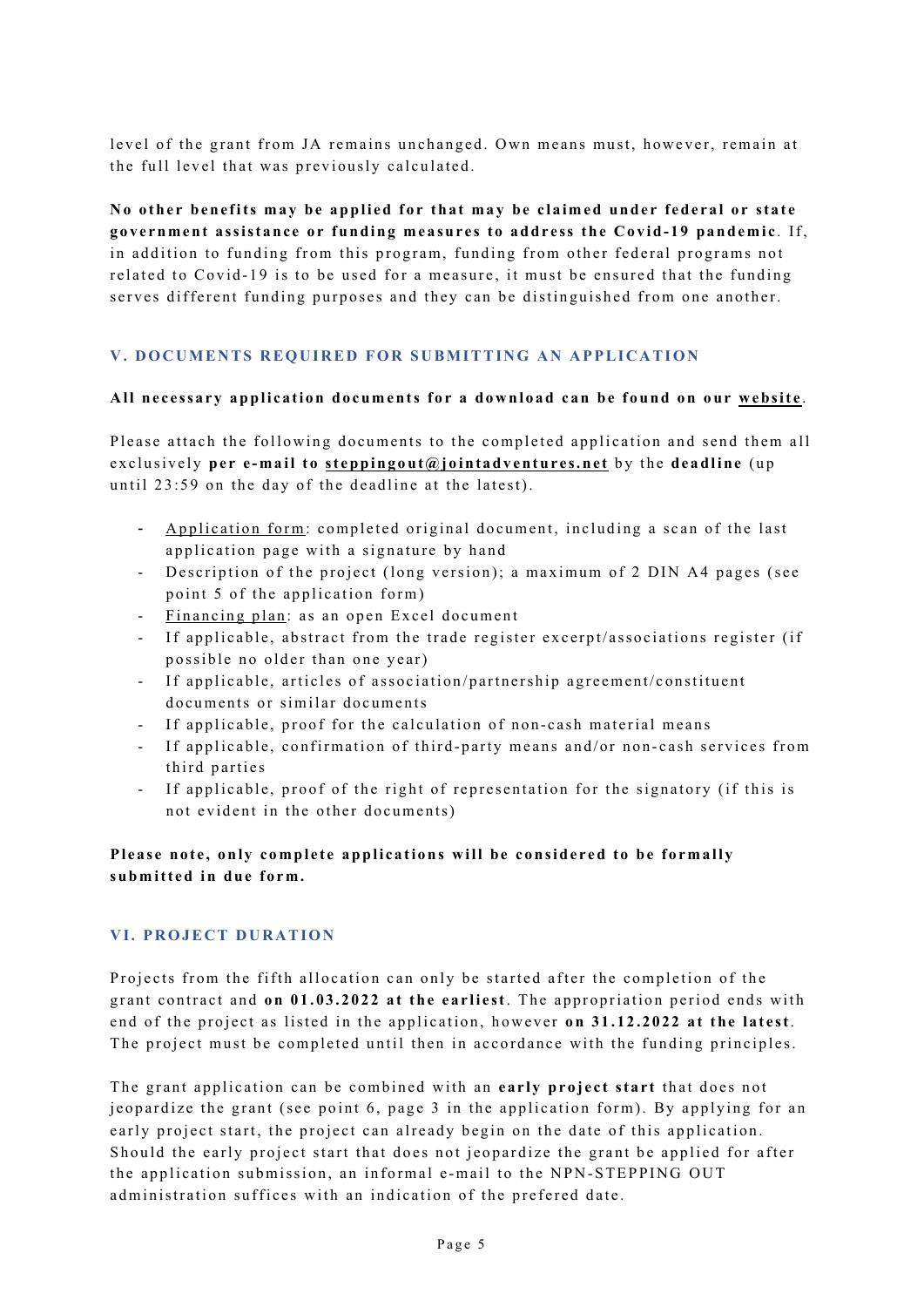It is also recommended to be generous about the project duration, since it is not only the time of realization of the project that must be calculated ; all organizational and financial issues also have to be completed within the period. Afterwards, the grant recipient has six weeks to submit the source and disposition statement.

## <span id="page-5-0"></span>**VII. FINANCING PLAN**

NPN-STEPPING OUT is a part of "Neustart Kultur", an initiative of the German Federal Government Commissioner for Culture and the Media (BKM). BKM grants are paid out using funds from the federal budget. BKM subsidies are thus tax monies. They underlie very strict regulations; the same that all tax revenue -financed funds in public budgets are subject to. The main regulation is the *Bundeshaushaltsordnung* (BHO) with its detailed regulations, for example the administrative rules and regulations (VV).

A detailed financing plan must be attached to the application. To do so, please use the **obligatory form** that is available on our website as a [download.](https://www.jointadventures.net/fileadmin/user_upload/ja/texte_formulare_en/npn_step_forms/NPN_Step_Finance_Plan_Template.xls) In the following, please find directions and an excerpt of the applicable regulations that you should observe when creating the financing plan.

**The minimal support sum for an application should, as a rule, be EUR 10.000, and cannot exceed the maximum sum of EUR 50.000,- per project.**

**The total costs and the total revenues in the financing plan must be balanced. Only revenue and costs from the beginning to the end of the project (31.12.2022 at the latest) can be applied.**

**A minimum of 10% of the total proj ect volume must be covered by own means (cashless or cash own means) or from a third party (third-party means or cashless means).**

Third -party funds or non - cash contributions from third parties that are part of the counter-financing of your project must be secured by the time the contract is concluded at the latest. Please submit the corresponding **confirmations** (cooperation confirmations, grant notifications, etc.) for this purpose.

Revenue from any kind of payment structures and participation fees as well as third party funds that have been applied for but are not yet confirmed can **not** be applied to the necessary 10%. However, these can be included in the project as (further) revenue. The financing plan form thus differentiates between " **secured cofinancing** " and "planned or expected revenue".

## <span id="page-5-1"></span>**General information**

In the first line of the financing plan, please enter the following information: title of the project, indication, if it is a net (in case of entitlement to deduct input tax, see below) or gross financing plan, as well as the application date.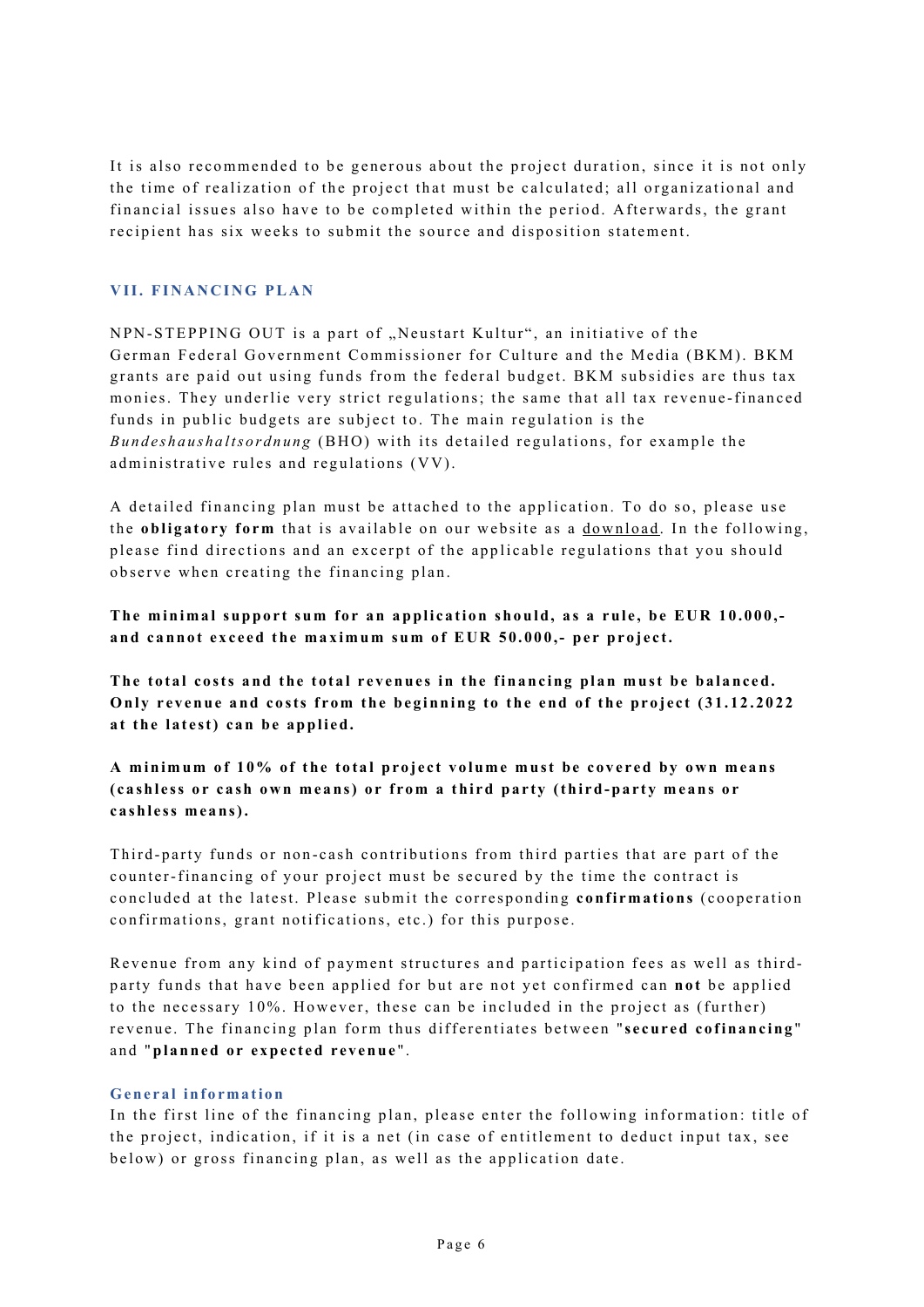#### <span id="page-6-0"></span>**Entitlement to deduct input tax**

If the party responsible for the project is entitled to deduct input tax, the funds must be considered net = gross. Value-added tax, which is deductible as an input tax according to § 15 Umsatzsteuergesetz (UStG), does not belong to costs that are eligible for funding. Therefore, only charges (prices without VAT) are to be taken into account in the source and disposition statement (see No. 6.2.2 ANBest-P). VAT that has been paid can be claimed from the tax authorities.

#### <span id="page-6-1"></span>**Main positions**

In order to guarantee the financing plan's transparency, the basis for measure/calculation should be listed in the positions (number of people, days, hourly wages, tickets, etc.). The respective sum of the fees or costs are listed in column C (individual positions). The share of the cashless own means belongs in column D.

Column E (subtotal and total sum) is not used by the applicant for any values; the form automatically calculates the respective subtotals of the main positions and then calculates the total sum of all costs.

#### <span id="page-6-2"></span>**Cashless own means**

The obligatory 10% counter-financing can be covered by cashless own means, among others. Cashless own means are always means in which no money flows. For example, this can be personnel services that occur in the form of "voluntary" project work, or as material of your own that is made available to the project (see below for additional information). Cashless own means must be introduced during the project period, calculated in an understandable way and proven with additional documentation. **Services that involve the flow of money must be labeled as own means.**

## <span id="page-6-3"></span>**Basis for calculating cashless own means**

In order to apply and prove cashless own means, you need a basis for calculating this:

#### *Personnel costs*

For every work hour (60 minutes) 15 EUR, at a maximum of 10% of the total eligible expenses up to a maximum level of 10.000 EUR is what can be applied. Only the work hours that are actually performed and documented (signed time sheet) will be taken into account.

This amount has been set by the BKM in order to ensure equal treatment of all grant recipients. Deviations are not possible even if the hourly wages paid in cash would be higher.

## *Material resources*

If you want to include material resources, you must determine a justification for the calculation yourself and present it in an understandable way with the application.

In the case of **larger objects,** this can be done in two ways:

1. You determine the current market value of the object. "Market value" means what the object is worth today, not what the object cost at the point of purchase. If you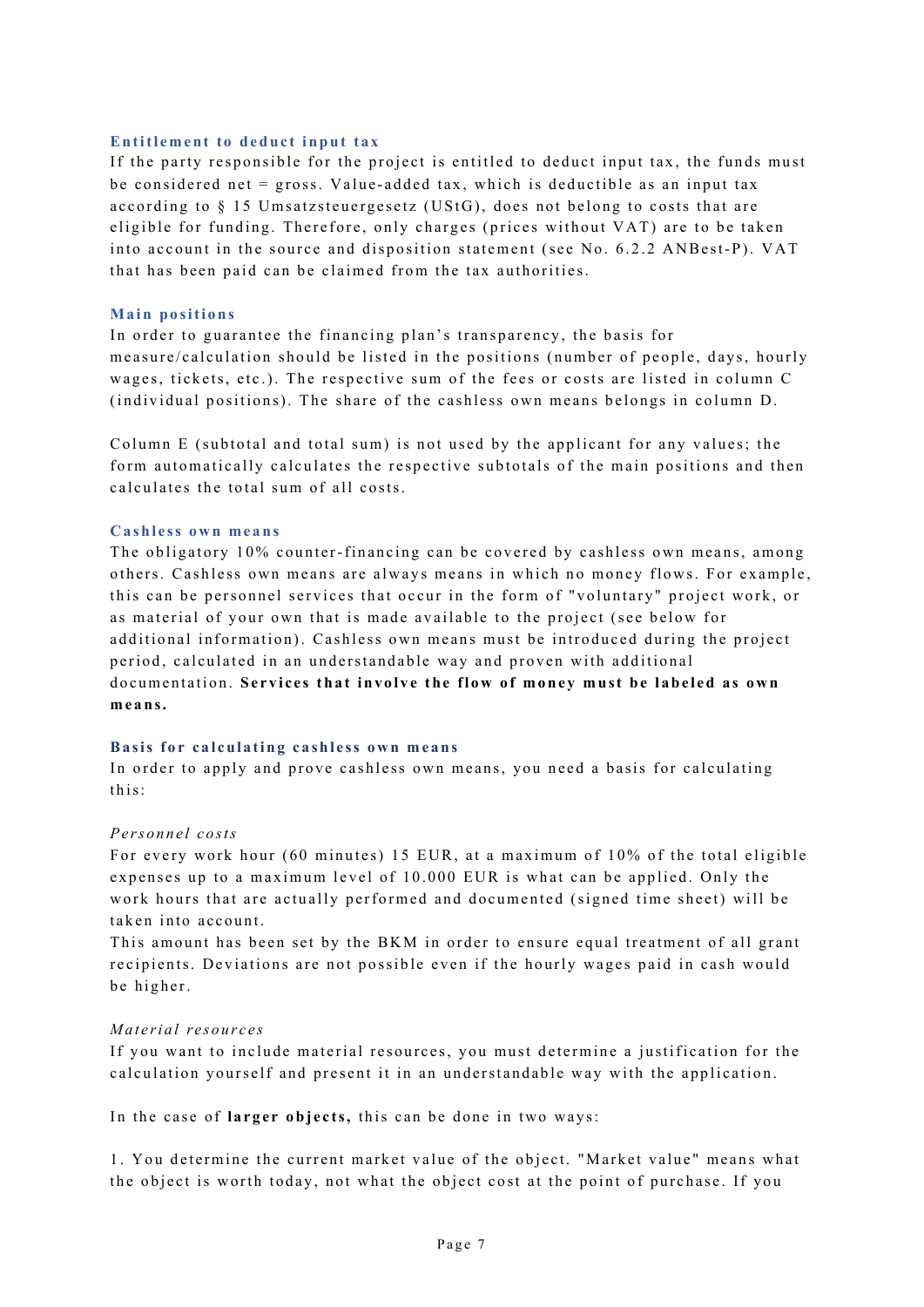can demonstrate this value via realistic offers for used goods, then this is the sum you bring into the project.

Example : You own a beamer that is two years old and that you will use in the project. The purchase price was 2.000.- EUR. An internet search that you document for the source and disposition statement (with screenshots, for example) informs you that you would pay about 800, – EUR for a used beamer today. On the basis of this documentation, you can enter the beamer as a cashless own means at the level of 800,- EUR in the project.

2. You determine (for example, during an internet search ), how high the rental price for the beamer would now be and you document the offer. Should the same equipment not be found as a rental, then use a technically similar device as a reference. Should this not be possible, then continue as described in point 1.

Should you want to include **small parts** (for example, material for the construction of props) as cashless own means, please calculate their value on the basis of standard market prices and create an overview in table form.

In order to include **rental costs** (for example, rehearsal space) on a cashless basis, the rental contract suffices to demonstrate the rental cost. However, here it is also only possible to include the costs that can be associated with the project. Should, for example, a rehearsal space also be used by other artists at the same time, then only those rental costs can be applied that serve the supported project. You may have to turn a monthly rental cost into an hourly price in order to determine the amount that is elegible for the grant.

#### *Cashless services from sponsors/cooperation partners*

In case your receive cashless services from sponsors/cooperation partners, we need an **official document that indicates who the sponsor/cooperation partner is and what the value in EUR would be** .

Example: "We hereby confirm that we will make rehearsal space available for project "X" for a period of X weeks. This is the equivalent of X euros."

#### <span id="page-7-0"></span>**Filling in the cashless own means in the financing plan**

Even if no money flows, cashless own means are not just income, but also costs in the financing plan.

As costs, they are a part of the respective individual positions (column C) and are then listed under "of this, cashless own means" (column D with the grey background). The sum of cashless own means is calculated with a formula; the sum then automatically appears on the revenue side.

Example: You pay your production manager a fee of 5.000,- EUR. In addition, the production manager "volunteers" 20 work hours with a value of 300,- EUR (on the basis of 15,- EUR/hour). In the respective line in the financing plan, it would also be stated: individual position: 5.300,- EUR, of this, cashless own means: 300,- EUR.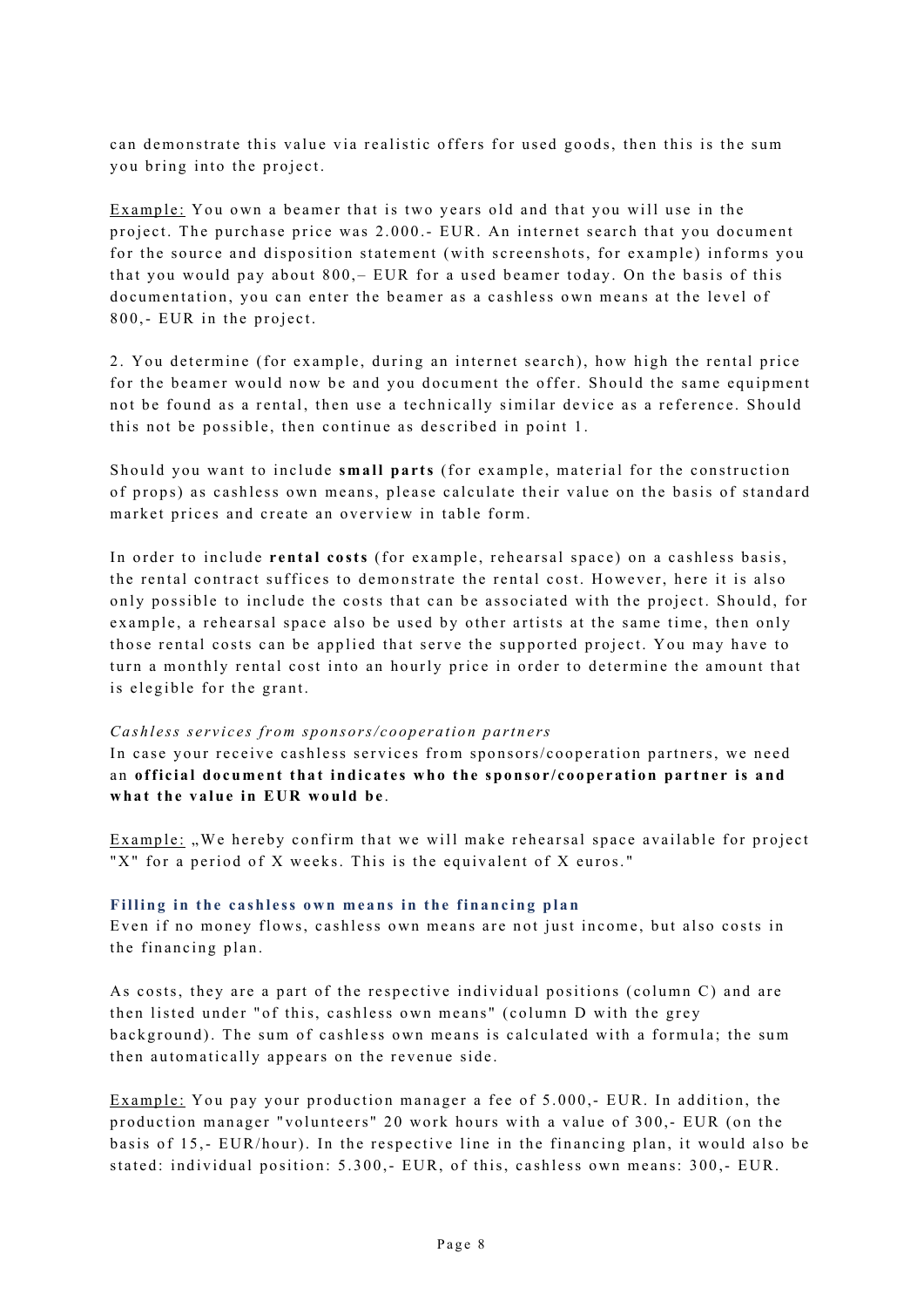Please note when concluding contracts with people who offer cashless own means that you agree to the real fees and not the sum including cashless own means. In the example above, you would then conclude a contract for 5.000,- EUR and the necessary numbers of hours for cashless own means in addition on an extra time sheet.

The financing plan template includes a second table sheet titled "cashless own means". On this page, please list all cashless means and include the basis of calculation in the additional details.

#### <span id="page-8-0"></span>**Personnel costs**

## **Minimum wages**

LAFT Berlin e.V. has published [recommendations for minimum wages](https://www.laft-berlin.de/honoraruntergrenze/) for project applications in the performing arts that you should respect when creating your cost and financing plan. LAFT Berlin recommends a minimum wage of **EUR 2,490./month for full-time employment over the course of 12 months** for projects that have been conceived and planned after 01. May 2019. This recommendation applies to all professions that have obligatory KSK insurance. For all professions that are not subject to the KSK obligatory insurance, a minimum wage of EUR **2,8 7 5 .-/month for full-time employment over the course of 12 months** is recommended.

## **Payment for members of non-profit associations**

Paying for services from members of non - profit associations is not permissible, as long as the activity takes place in the context of volunteer work. Any additional activity can only be paid for on the basis of contractual agreements and concrete activity reports as long as it is clear that these are services that go beyond what volunteer work would normally be.

## **Costs for wages of permanent staff**

Wage costs for personnel who are employed by those responsible for the project beyond the project period are only eligible for funding if proof is provided of the proportion of working time devoted to project implementation. Wage costs for employees with managerial or artistic duties who are employed by those responsible for the project beyond the project period are generally not eligible for funding, as project support is one of the their core responsibilities.

#### **Allowances for expenses**

For people who do not earn their living with the project or their activity (for example, amateur performers), a small allowance for expenses can be paid out. This compensation can serve to cover their costs for travel and board. This is not a wage like income. This is why such a compensation cannot be as high as the fee for a professional participant.

## **Taxes and social social security contributions**

The support funds that are made available by NPN-STEPPING OUT as well as their use are dealt with just like all public support and all costs incurred by those responsible for the project. The tax consequences depend on the articles of association, the purpose of the company, the existing non- profit status, the turnover, if applicable, in the different areas (non -material area, economic area, special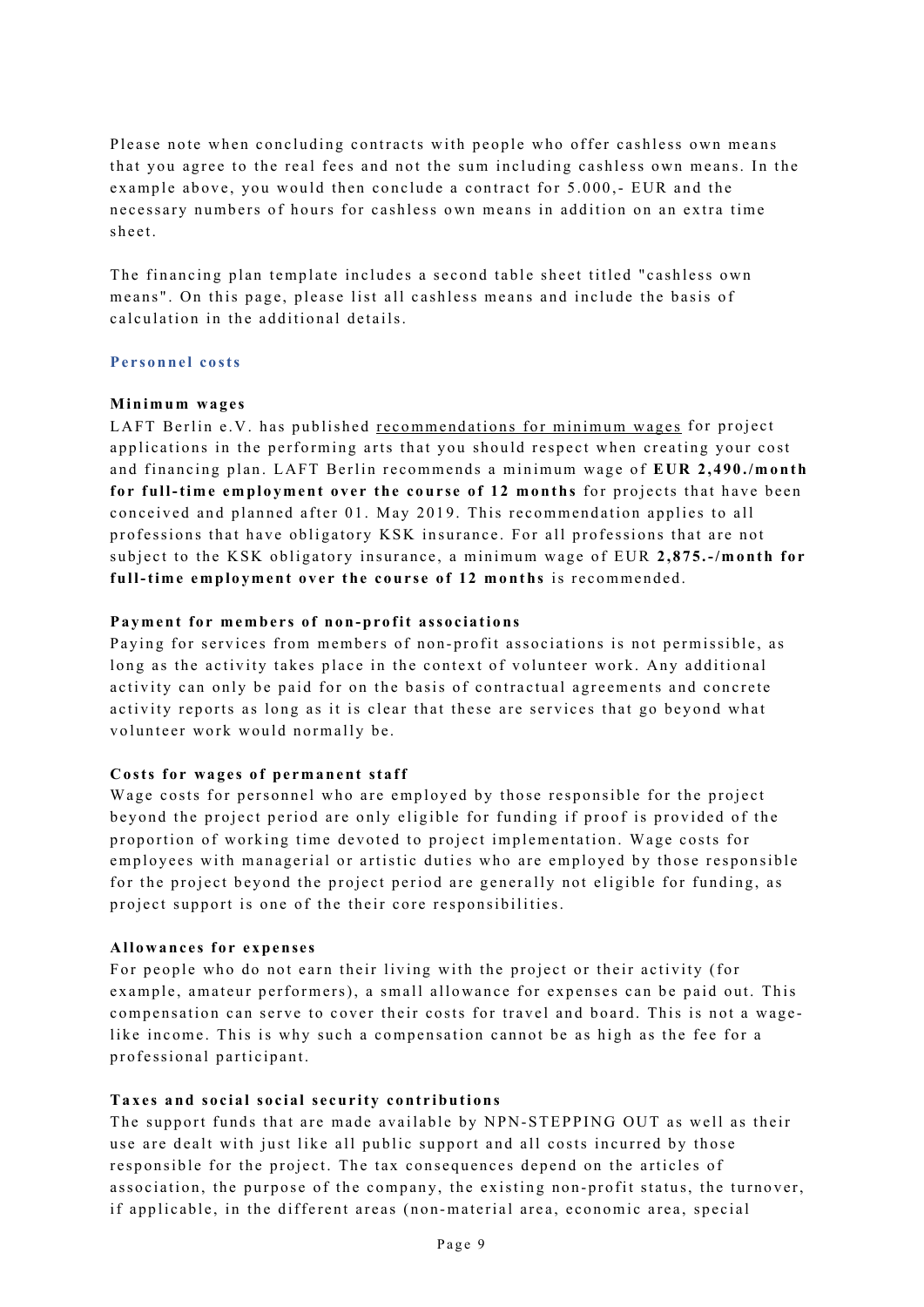purpose operation) with subsequent turnover and/or corporate income tax liability and, in the end, also on the specifications of your head tax office for the dealing with subsidies.

Grant support is treated differently in the various federal states. The funding sums must be declared as income for the last recipient (for example , the artists as natural individuals). If and how you will be taxed or required to contribute to the social security system depends on the individuals' income, existing employment and the tax and contribution responsibilities.

Please clear up these questions with your tax accountant or bookkeeper who is aware of your individual situation.

## <span id="page-9-0"></span>**Material costs**

## **Rent vs. purchase**

As a general rule, grants must be used economically and frugally (see No. 1.1 ANBest-P). Prior to procurement, it must be clarified whether **purchasing** is less expensive than renting.

## **Investments with a procurement value of more than 800,- EUR net**

If objects or certain rights (right of usage, performance rights, image rights, exploitation rights, for example) were purchased for the project with a price of more than 800,- Euro (net), an **inventory list** must be made that includes:

- Type and number of objects or rights
- Day of purchase
- Purchase value in euro (net)

**This inventory list must be submitted to JA with the source and disposition statement at the latest**. **Please include a justification that explains if this object can be used in a relevant way in order to continue the idea of the project and**  artistic activities. You can find more details in our information on the source and [disposition statement.](https://www.jointadventures.net/fileadmin/user_upload/ja/texte_formulare_en/npn_step_forms/NPN_Step_Hinweise_zum_VWN_EN.pdf)

If conditions change within the binding period (end of public support, change of mission statement) that make the intended use no longer possible, the support institution's decision must be requested for its continued use. The condition and estimated rest value of the objects in question as well as a suggestion for continued use should be provided.

## **Equipment transport**

Costs for carrying official luggage are covered by the mileage allowance within the scope of the small or large travel allowance according to the Federal Travel Expenses Act (Bundesreisekostengesetz). You can find additional information under the point *Travel costs → Travel with a private car* further below in the document.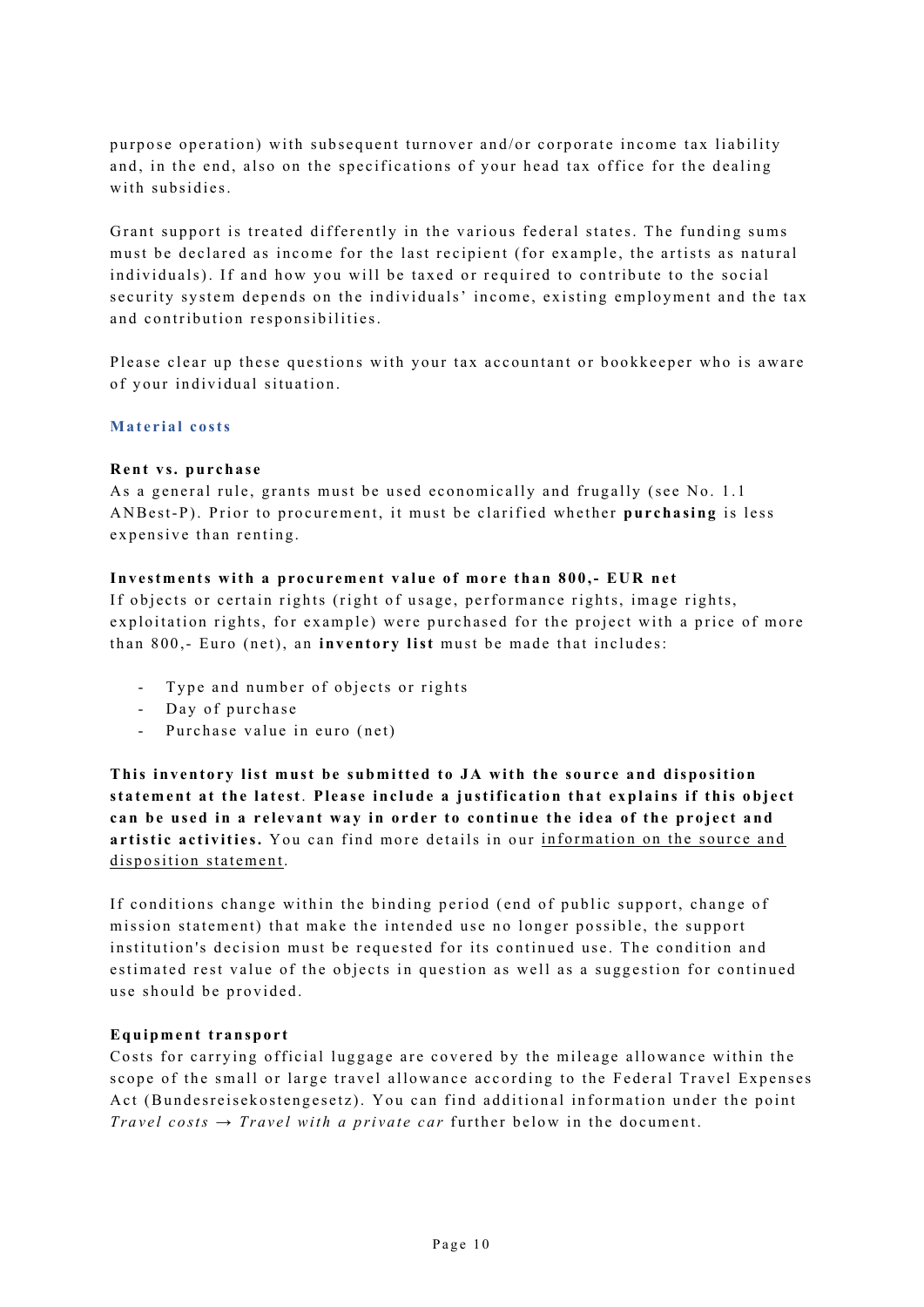## **Authorizations, charges, insurances**

Costs for travel cancellation insurance, travel liability insurance and basically all insurances not required by law are not eligible for funding. Costs for travel health insurance, vaccinations or a first- aid kit are also not eligible unless they are required by law.

#### <span id="page-10-0"></span>**Travel costs**

In the case of planned travel and accommodation expenses, you are required to abide by the currently valid **Federal Travel Expenses Act (Bundesreisekostengesetz = BRKG). Blanket cost coverage – especially with wages – are fundamentally not allowed**.

Business travelers receive per diems as a replacement for increased food costs. The level of these per diems is determined in accordance with regulations of income tax law.

Please refer to the [information sheet on the Federal Travel Expenses Act](https://www.jointadventures.net/fileadmin/user_upload/ja/texte_formulare_de/npn_step_formulare/BRKG_Merkblatt_Bundesreisekostengesetz.pdf) (available in German language only) for an overview of all important requirements. You can find the complete BRKG [here](http://www.gesetze-im-internet.de/).

## <span id="page-10-1"></span>**Travel costs**

In general, public transport should always be preferred to cars/airplanes.

## *Train and bus travel*

- Second-class reservations, seating reservations possible
- Shortest route
- No requirement for discount fares (flexibility for cancellation possible)
- Proof: copy of tickets with the validation print or a printed snapshot of the mobile phone ticket that indicates the date of travel, name of the person traveling and price.

## *Travel with public transport*

- Choose the least expensive option ( group rates, monthly tickets, etc.)
- Receipt: copy of tickets with the validation print or a printed snapshot of the mobile phone ticket

## *Travel with a private car*

- Using a car requires a justification (z.B. mobility) Kilometer flat rate (without gas receipts):  $0,20$  EUR/km up to a max. of 130,-EUR for travel back and forth (in exceptions up to max. 150,- EUR) = "Kleine *Wegstreckenentschädigun g "*
- For reasons of "substantial official interest", e.g. in case of a severe disability, 0,30 EUR/km can be applied. Here a prior authorization by JA is required . = "*Große Wegstreckenentschädigung"*

Caution: In the case of the Großen Wegstreckenentschädigung, the liability changes. Since the person responsible for the project specifically wanted to use the car, he or she is then responsible for covering potential damage in case of an accident.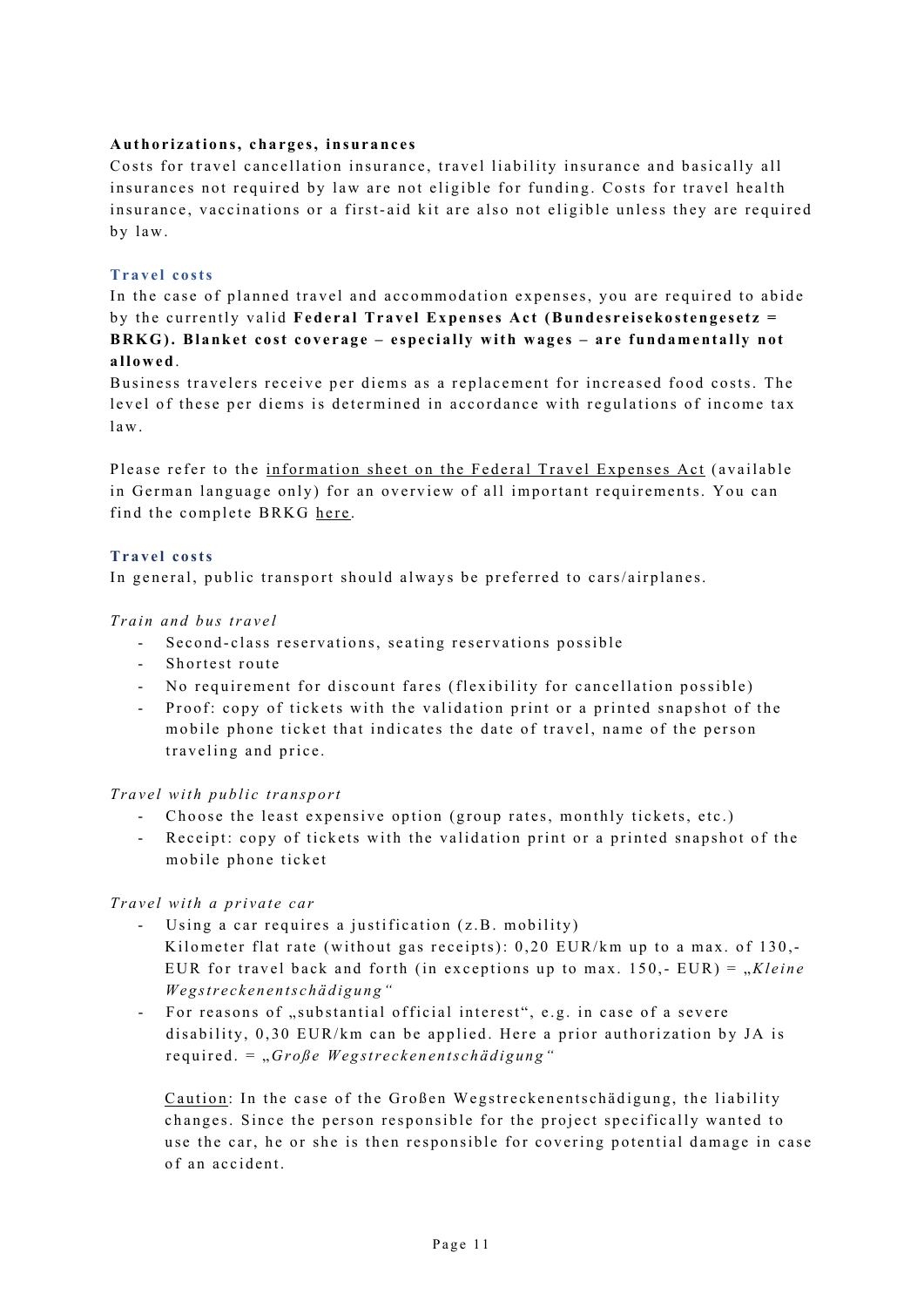- The cost of transporting additional project participants as well as transporting project- based and personal luggage is covered by the flat rate.
- Parking costs of max. 10,- EUR/day can be applied.

# *Travel with a rental car*

- Costs for rental cars can be applied (compact class)
- Short justification required
- Gas receipts can be turned in
- Parking costs covered with no limit

## *Travel with a taxi*

Only possible in justifiable exceptions, for example, when transporting bulky goods/heavy luggage over 25 kg, night travel ( 10pm – 6am), lack of public transport, health condition, among others

## *Flights*

- Economy class reservations
- Select least expensive option that is still reasonable
- No flights within Germany
- Flights within Europe are only eligible for funding when the goal is not reachable by train in under 6 hours
- 500,- EUR per reservation or more, then three offers must be attained.
- When booking with a travel agency, no comparative quotes are required, because one can assume that prices were compared .

## *Travel with an E-Scooter/rental bike*

- Possible when this is the most frugal option or when public transport is not available

# <span id="page-11-0"></span>**Accomodations**

## *Hotel*

- Maximum limit for overnight stays in Germany: 70,- EUR per night and person plus breakfast for 5,60 EUR
- Maximum limit for overnight stays abroad: see the current version of the *General Administrative Regulation on the Revision of the Foreign Daily Allowance and Foreign Overnight Allowance (Allgemeine Verwaltungsvorschrift über die Neufestsetzung der Auslandstage - und Auslands übernachtungsgelder = ARVVwV)*
- Exception to the maximum limit can only be made if no accomodations are available close to the rehearsal or performance venue. This must be documented with an internet search that must be presented to JA with the source and disposition statement at the latest.
- In the case of a partial private use (if partners or children are brought along), only a partial application of accomodation costs is possible.

## *Private accomodations*

- Flat rate for overnight stays within Germany: 20,- EUR per night and person
- Flat rate for overnight stays abroad : 50% of the maximum limit listed in the ARVVwV, but no more than the maximum of 30,- EUR per night and person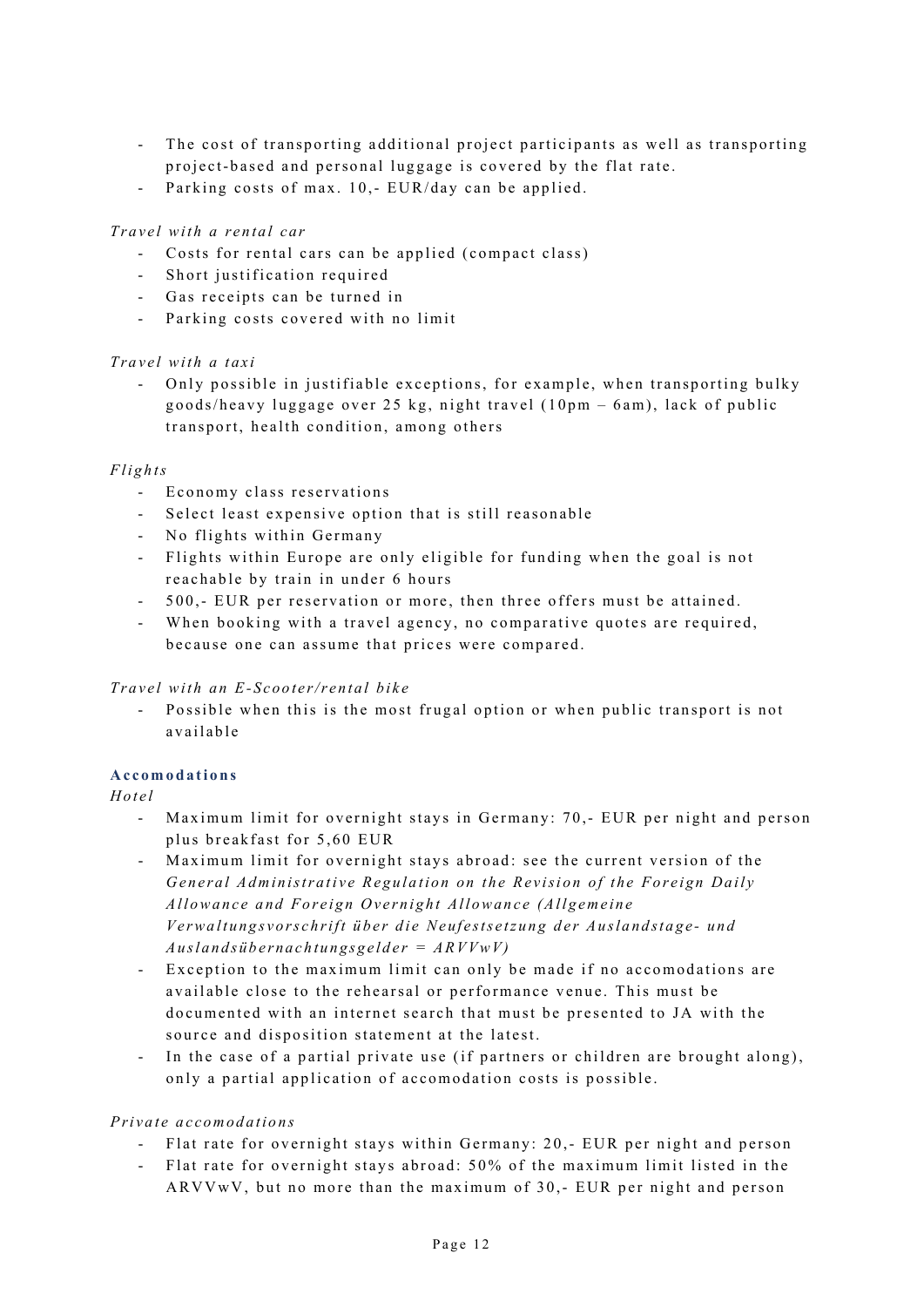## *Airbnb*

- The reservation must be made by the grant recipient so that the invoice is also addressed to the grant recipient. To do so, please use <https://www.airbnb.de/work>. The invoice must also include the VAT for the Airbnb service charge .

## <span id="page-12-0"></span>**Per diems**

The grant recipient is not obliged to pay per diems. The flat rates established in the Federal Travel Expenses Act can be considered maximum levels that need to be considered when writing your budget.

The calculation is always based on the period from leaving home to returning home. For travel abroad with a time difference, this can be ignored, because you will arrive back in the same time zone. In the case of numerous border crossings, the respective daily per diems of the last country in which you arrived before midnight are the ones that are applied. Passing through countries is not taken into consideration.

*Flat rates for per diems in travel within the country* 

- 28,- EUR for complete days
- 14,- EUR for travel days
- 14,- EUR for travel days after 8 hours of presence

## *Flat rates for per diems in travel abroad*

- See the current version of the *General Administrative Regulation on the Revision of the Foreign Daily Allowance and Foreign Overnight Allowance (Allgemeine Verwaltungsvorschrift über die Neufestsetzung der Auslandstage und Auslandsübernachtungsgelder = ARVVwV)*
- 80% of the total level of travel days

# *Deductions*

- For every meal provided, an equivalent part of the total level of the complete daily rate is subtracted:
- Breakfast: 20 % (e.g., in the case of hotel accomodation)
- Lunch and dinner: 40 %
- After the 15th day only 50% of the respectively applicable flat rates can be paid

## *Stopovers*

Absolutely essential stopovers, for example due to long travels, can be applied without restrictions. Stopovers due to private layovers or a different job (e.g. another project) can be applied, if a comparable offer demonstrates that the trip with the stopover was no more expensive than one without the stopover. The comparable offers must stem from the same day of the reservation; if not, the difference is not elegible for funding.

## *Connecting official trips with private trips*

Extending a business trip by a private trip for up to five working days is possible; from a six - day extension onward, the entire trip is no longer billable. Costs such as accommodation and per diems are not billable for these private days. The private days are ignored when calculating the daily allowances etc.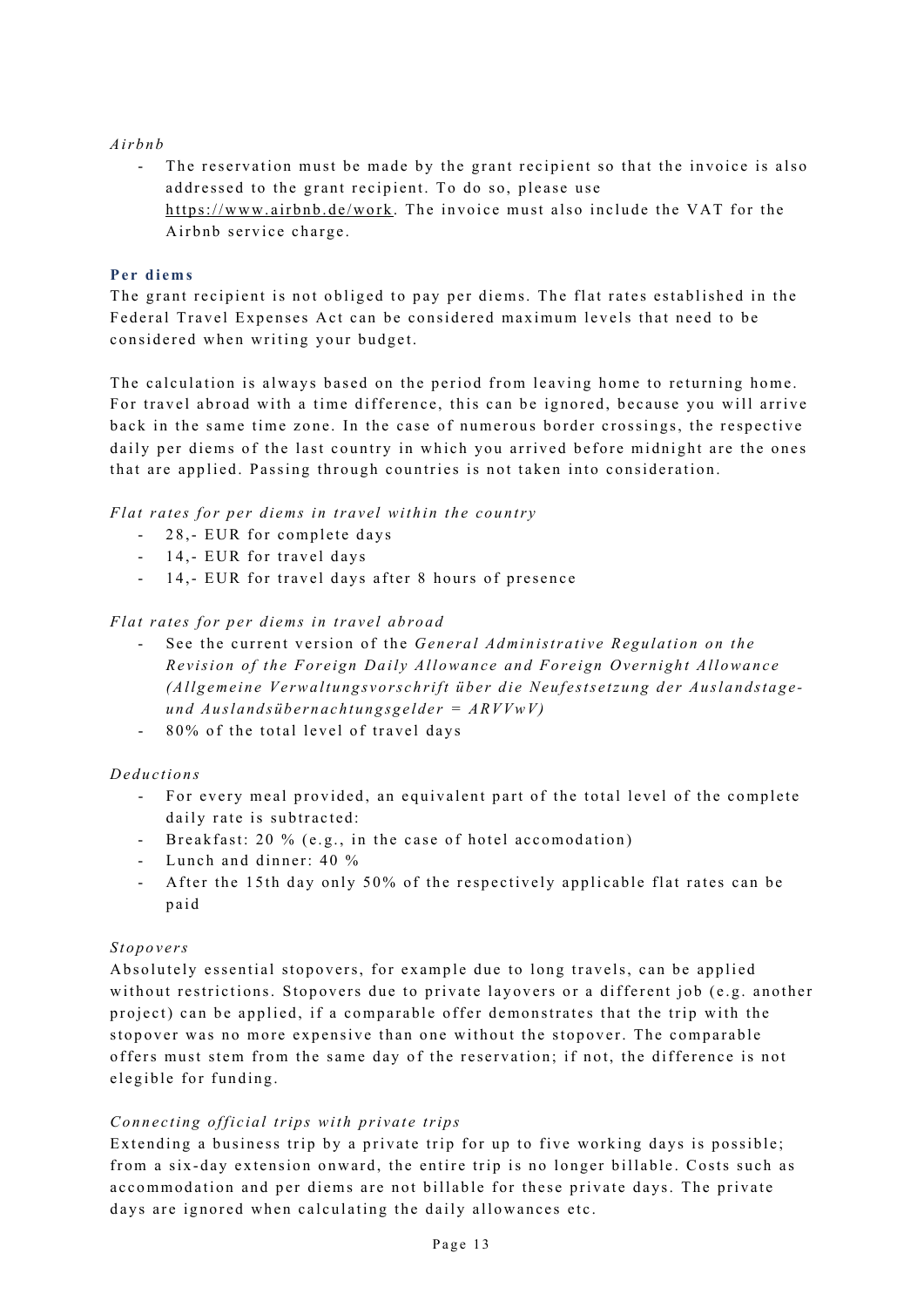Example: 03.04., 10:00 am: leave home  $03.04.$ ,  $4:00$  pm: arrival in Berlin 04.04., 09:00 am: beginning of professional work  $06.04$ .,  $6:00$  pm: end of professional work 07.04.-08.04.: private stay 09.04., 12:00 am: return home 09.04., 5:00 pm: arrival home  $\rightarrow$ 

Travel day:  $03.04 = 14$ . EUR Full days for professional work:  $04.-06.04. = 3$  days x 28,- EUR 2 Tage private stay are ignored Travel day: 09.04. (the equivalent of 07.04., if no private stay would have occurred)  $= 14, - EUR$ Sum: 112,- EUR

## **Incidental travel expenses**

As a rule, everything that is absolutely necessary for the trip (visa costs, insurance, etc.) can usually be applied.

## **Corona protection measures ( rapid tests, masks, etc.)**

Any expenses you incur related to Covid- 19 protection are eligible. Always follow the regulations issued by your federal state as a guideline for testing frequency.

## <span id="page-13-0"></span>**Hospitality**

Hospitality expenses for guests or during internal discussions (including only drinks) is only permissible in justified exceptional cases and is to be handled within a narrow framework.

They always require a hospitality remark that includes the hospitality occasion, the reason for the meeting, attendees, attendees' functions and a brief justification for hospitality, and must be retained with the appropriate invoice/receipt as required by law.

There are other prerequisites of hospitality with drinks or food. Please see the details of the Procedural guideline for hospitality practice from 22.05.2007.

When per diems are applied and at the same time catering is offered on one or more days, the catering part must be subtracted for the people who are receiving per diems. Instead of offering per diems, catering or board can be offered instead. The maximum limit for board that is provided is the per diem rate. Exceptions are possible here, if those receiving the hospitality are not receiving a fee or if food and drink do not have a function as hospitality, for example, are a part of the performance. A hospitality remark must be made in every case.

Alcoholic beverages should be avoided in principle; they are only possible at institutions' festive events.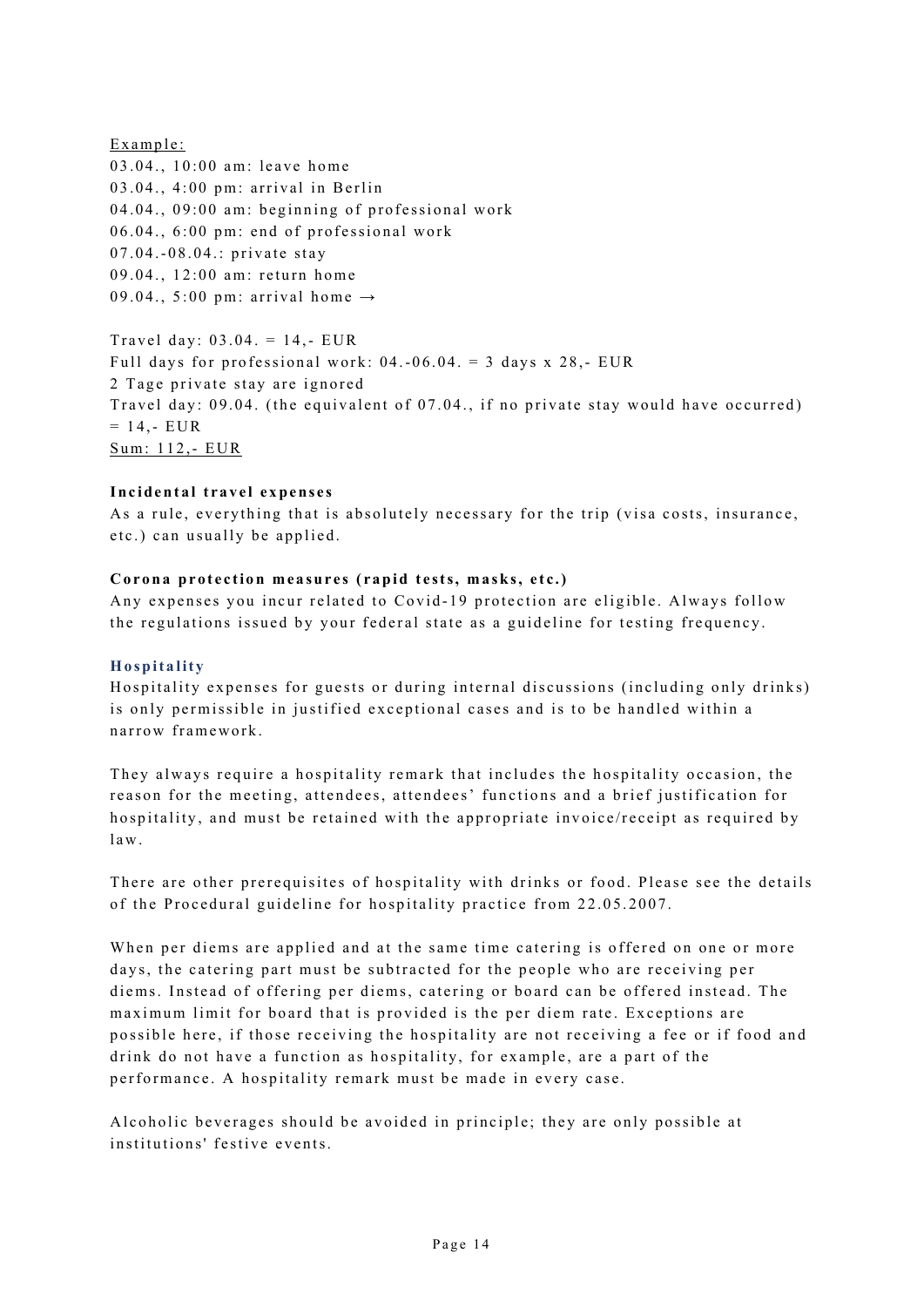## <span id="page-14-0"></span>VIII. SUBSEQUENT CHANGES IN THE PROJECT OR FINANCING PLAN

# **The following changes must be reported to JA. Please get in touch with the responsible administrator:**

- Changes in content (example: the artistic concept is not realizable as originally intended or has to be changed for other reasons.)
- Shifts between the main positions of the financing plan of over 20%: the individual budget positions (e.g. fee for choreography, fee for dancers, rental space, etc.) can be overdrawn by a maximum of 20% as long as you have savings in other individual positions (no. 1.2. of the ANBestP). The total financing volume should also not increase. Costs over budget are your responsibility.
- A change in the project title
- Changed timeplan
- Changed venue
- New production management
- Change of bank account

## <span id="page-14-1"></span>**I X. MISCELLANEOUS**

## <span id="page-14-2"></span>**Non- eligible expenses**

The grant agreement is accompanied by an obligation to observe the principles of economical and sound and economic budget management. Accordingly, the following expenses are not eligible for funding:

- *Running costs of existing infrastructure* : running costs that are not only incurred during a project (e.g. rent for an object for which you have a rental contract also outside of the grant period) are not eligible for support. Should costs have increased due to the project (e.g. increased operating costs), these can be eligible if an appropriate proof is provided.
- *Telephone co sts*: basic fees, calls that are not related to the project: In the case of using a private or existing business land line or mobile phone, neither the basic fees nor the private calls are elegible for funding in the framework of the supported project. The project-related costs of calls are only eligible for support with the respected marked individual proof of calls.
- *Reminder fees, late - payment fees, interest on arrears, fines, contractual penalties*: These costs are not eligible since they are not necessary and they contradict the principle of sound and economical financial management.

## <span id="page-14-3"></span>**Receipts**

In the source and disposition statement, first the proofs of cashless own means must be submitted. You only have to turn in additional receipts if your project is examined more closely. In this case, you will receive a specified request. **You must store your original receipts for at least five years after submitting your source and disposition statement.** You can use image or data carriers for storage. For more information on the accounting of your project, please refer to our information o[n the source and disposition statement.](https://www.jointadventures.net/fileadmin/user_upload/ja/texte_formulare_en/npn_step_forms/NPN_Step_Hinweise_zum_VWN_EN.pdf)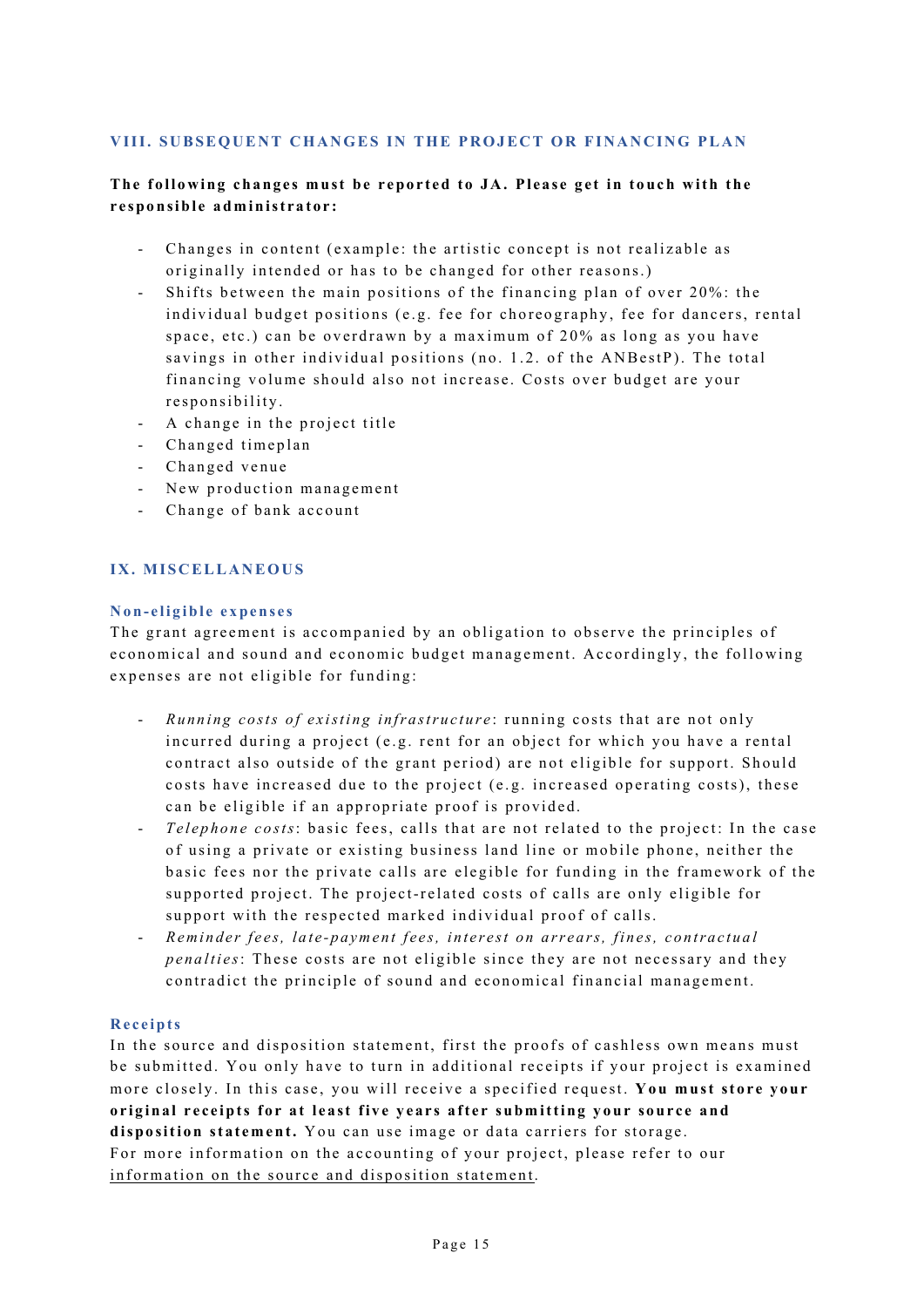#### <span id="page-15-0"></span>**Public procurement law**

If the total amount of subsidies exceeds 100,000 EUR, you are obliged to comply with the Sub-Threshold Regulation (Unterschwellenvergabeordnung =  $UVgO$ ) for supplies and services with a value of 1,000 EUR or more. Please also refer to the information provided in the Basic Features of Procurement supplement (as of June 2018) (available in German language only). **Application documents and comparative offers, as well as the supporting documents for your project, must be stored for at least 5 years after submission of your source and disposition statement**. It can occur that, for example, for artistic reasons (e.g. graphic design, stage set, etc.), not the most inexpensive offer can be selected. If this is the case, then the reasons need to be listed in a comment in the documentation.

**Services up to an anticipated order value of 1.000 EUR excluding VAT may be**  procured without conducting a contract award procedure (direct order), taking **into account the budgetary principles of efficiency and economy.**

#### <span id="page-15-1"></span>**Currency conversion**

Please always settle foreign currencies according to the current exchange rate (sources such as Bundesbank, ECB, oanda.com). Per diems must always be settled in euros and not in a foreign currency. If conversions have taken place, document your research and file it with the appropriate receipts.

## <span id="page-15-2"></span>**X. JURY**

A three -member jury of experts from the field of dance will be appointed to allocate funds. For jury selection, regional balance and expertise are the primary considerations. The names of the current jury are published on [JA's website](https://www.jointadventures.net/en/nationales-performance-netz/stepping-out/).

As a rule, the jury will meet within four weeks after the application deadline ( no legal claim). The jury's decision will be passed on to the applicants as soon as possible .

Every project is unique. In order to respect this fact, NPN-STEPPING OUT is as open as possible in its guidelines.

#### <span id="page-15-3"></span>**XI. REQUESTING FUNDS**

As soon as the signed contract is in the hands of both contract partners, the grant recipient can request the funds. The approved grant sum can be requested **in total or in instalments** with the obligatory **[form for requesting funds](https://www.jointadventures.net/fileadmin/user_upload/ja/texte_formulare_en/npn_step_forms/NPN_Step_Mittelanforderung_EN.doc)** as a scan per e -mail to the responsible administrator. The form must be signed by the authorized signatory.

The requested sum **must be paid out the applicant's account within 5 weeks of receipt of the amount, otherwise interest will be charged at a rate of 5 percentage points above the r espective prime rate in accordance with Section 247 of the German Civil Code p.a. (cf. Section 49 a VwVfG). If the funds are not used on time, this must be reported immediately or the amount must be transferred back to JA. Please contact the responsible administrator for this purpose.**